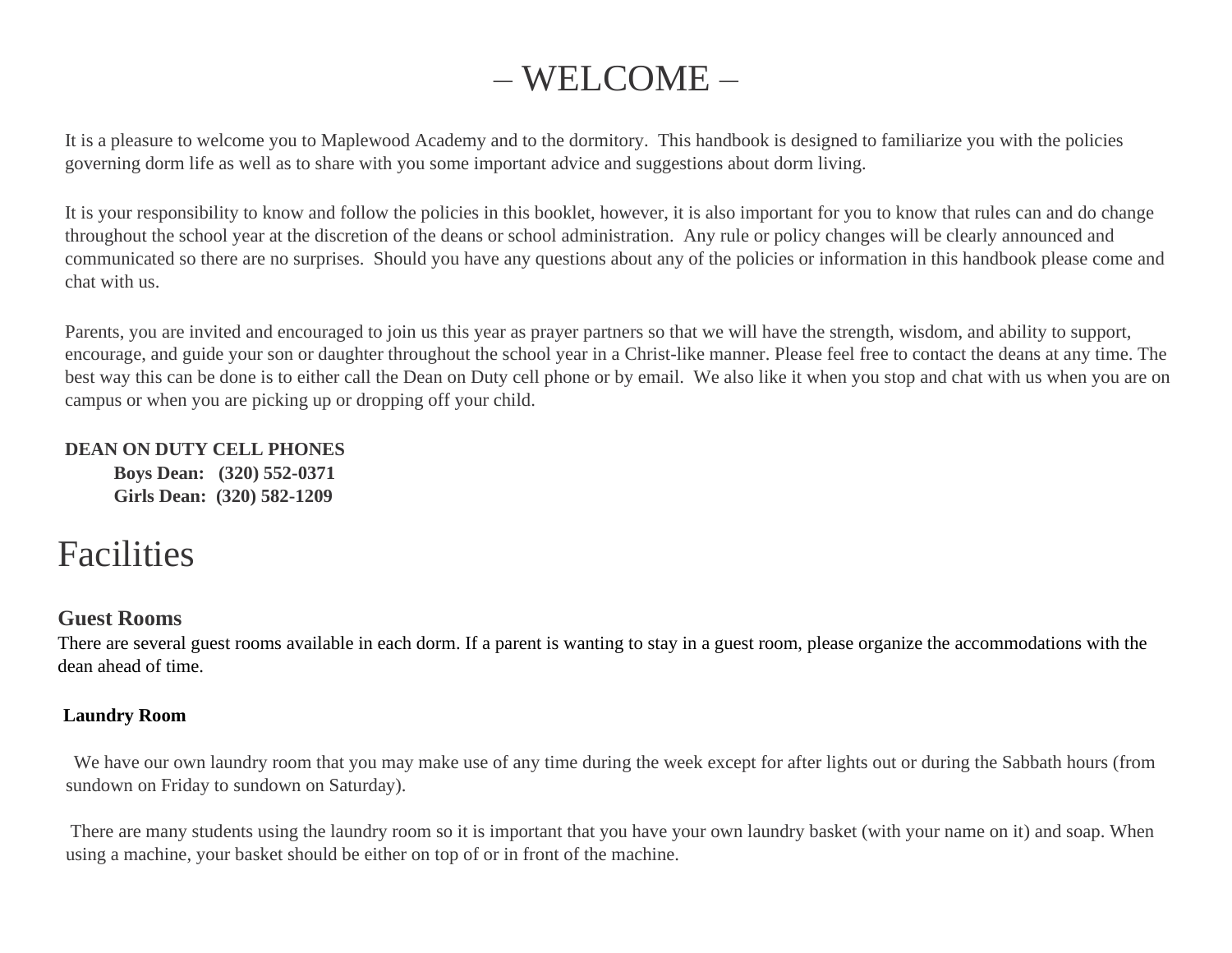If the laundry room is fully in use then try again another time. If a machine is FINISHED but the person has not moved their clothes then you may remove and place their clothes in the correct laundry basket.

Clothes left for an extended period of time in the laundry room will be considered abandoned and will be donated to the local thrift shop.

Common issues in laundry room:

- When you check the machine for clothes, it stops the current cycle. *Make sure to restart the machine if you find clothes in there that are not finished.*
- Clothes taken out of washing machine soaking wet before the cycle is complete. *Make sure to have the washing machine finish with the spin cycle as it helps in the drying process.*
- A dryer not working. *This sometimes occurs because there are too many clothes in the dryer. Try a smaller load. Also, if the clothes are too wet then they may be too heavy for the dryer to work efficiently. Put them back in the washing machine on the spin cycle to help dry them out.*

#### **Sleepover Policy**

Sleepovers are allowed on Saturday nights, with the dean's permission.

#### **Day Students Spending the Night in the Dorm**

Day students are welcome to occasionally spend the night in the dorm. If an extended stay is requested, the business office will need to be contacted so appropriate financial accommodations are made. Requests and prior permission from the dean must be given for these requests. Meals in the cafeteria will have the same process as every other meal with the student signing in and the charges going to their account.

#### **Garbage**

All personal garbage should be taken to the dumpster behind the dormitory. Do not throw your room trash in the bathroom or hall garbage cans. Garbage (ramen, food, etc.) **should not be washed down the sinks or dumped into the drinking fountain**. If repairs must be made because of food or trash clogging the drains, the student may be required to pay a maintenance fee. Disregarding these guidelines will result in fines and repair fees.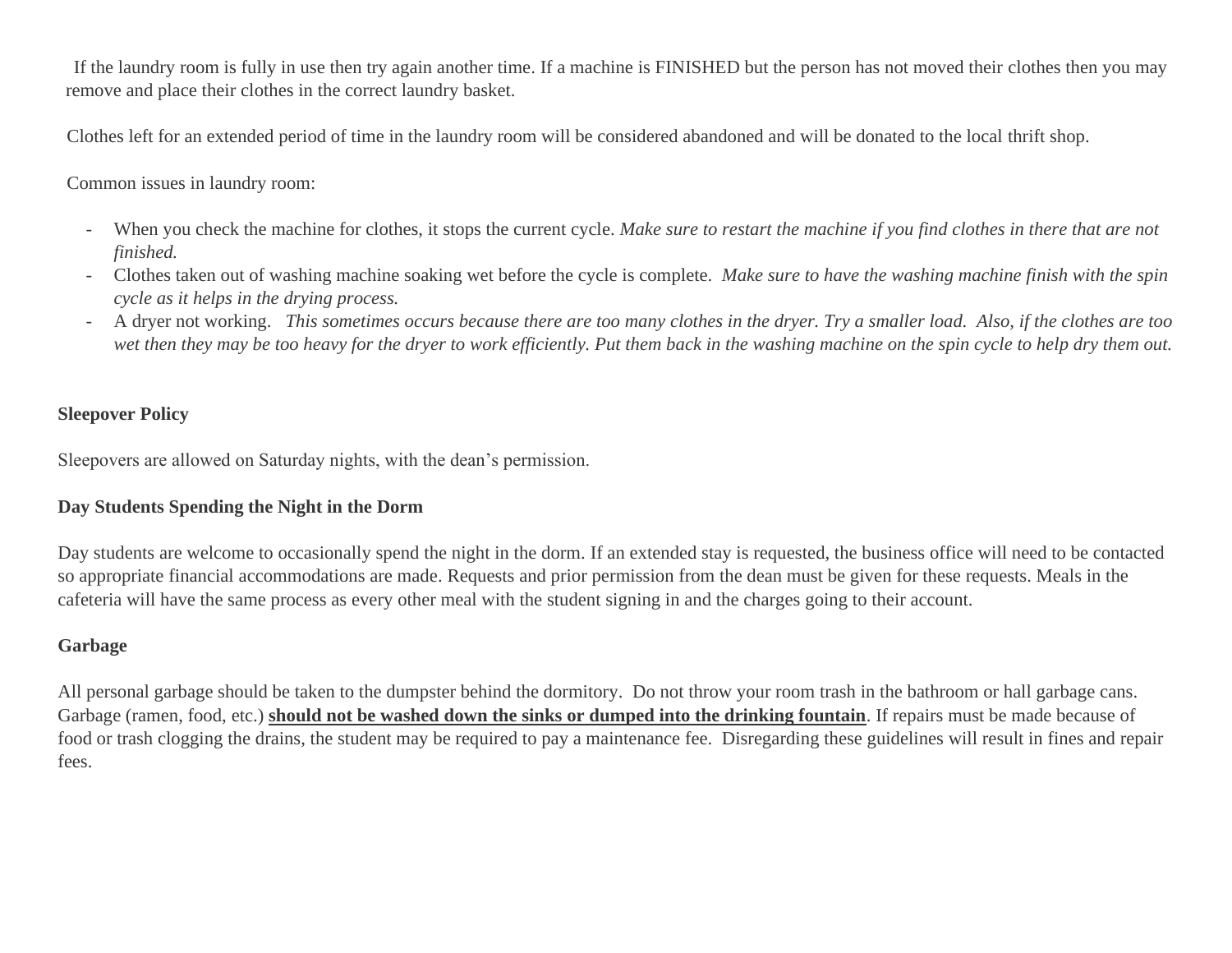#### **Room Checks**

Cleanliness is an important part of a student's life. To help our students keep organized, the deans will do room checks every Monday, Wednesday and Friday. There is no room check on Mondays after a home leave. If you score a nine or above on your Monday and the previous Friday room check, you can have a pass on the Wednesday room check. Consequences for frequent or continuous unsatisfactory room checks may include loss of some of your recreation time, dorm community service, and/or fines and cleaning fees.

#### **Room Condition and Furnishings**

The administration of Maplewood Academy has established guidelines with regards to the residence hall rooms. It should be understood that all residence hall rooms are the property of the school. Each room is furnished with two single beds, a desk and chair for each student, two built-in wardrobes, dresser units, window blinds, and a sink. Mattress sizes are Twin XL.

Any student should thoroughly check their assigned room prior to moving in. The dean will also do a thorough room check and sign your move in paper prior to occupancy. Maplewood reserves the right to charge your account for any destruction or damage to dorm rooms or furnishings. When you check out at the end of the school year, your room must meet the "Check Out" criteria. Any damages will be charged to the student's account at replacement costs including possible additional fines. Improper cleaning will result in a minimum \$100 fine and fees for any damages.

•The furniture in your room should not be altered, removed, or exchanged without permission from the dean.

•Large pieces of furniture such as couches or beds that are not provided by the school must be approved by the deans. Couches cannot be left over the summertime. If you bring a couch, it must be taken with you when you check out.

•Room doors may not be removed and/or cut.

•Plumbing and electrical outlets may not be altered.

•Curtain rods are not allowed. The dorm provides mini blinds in each room, be careful with them as they can be easily damaged if you are careless when using them.

•Posters and other decorations used in the room should be in harmony with the Christian principles of the school.

•Nails, screws, and tacks may not be used on the walls. Please use poster putty.

•Nothing is to be attached to the doors or any other woodwork in the room without the dean's permission. This includes stickers.

•Residence hall janitorial equipment and supplies are not for personal use. Please provide your own cleaning products and trash bags.

•Vacuum cleaners may be found in each hall or the lobby. Please return them to their proper location and in good repair after use. If they are not working please bring them to the dean's office.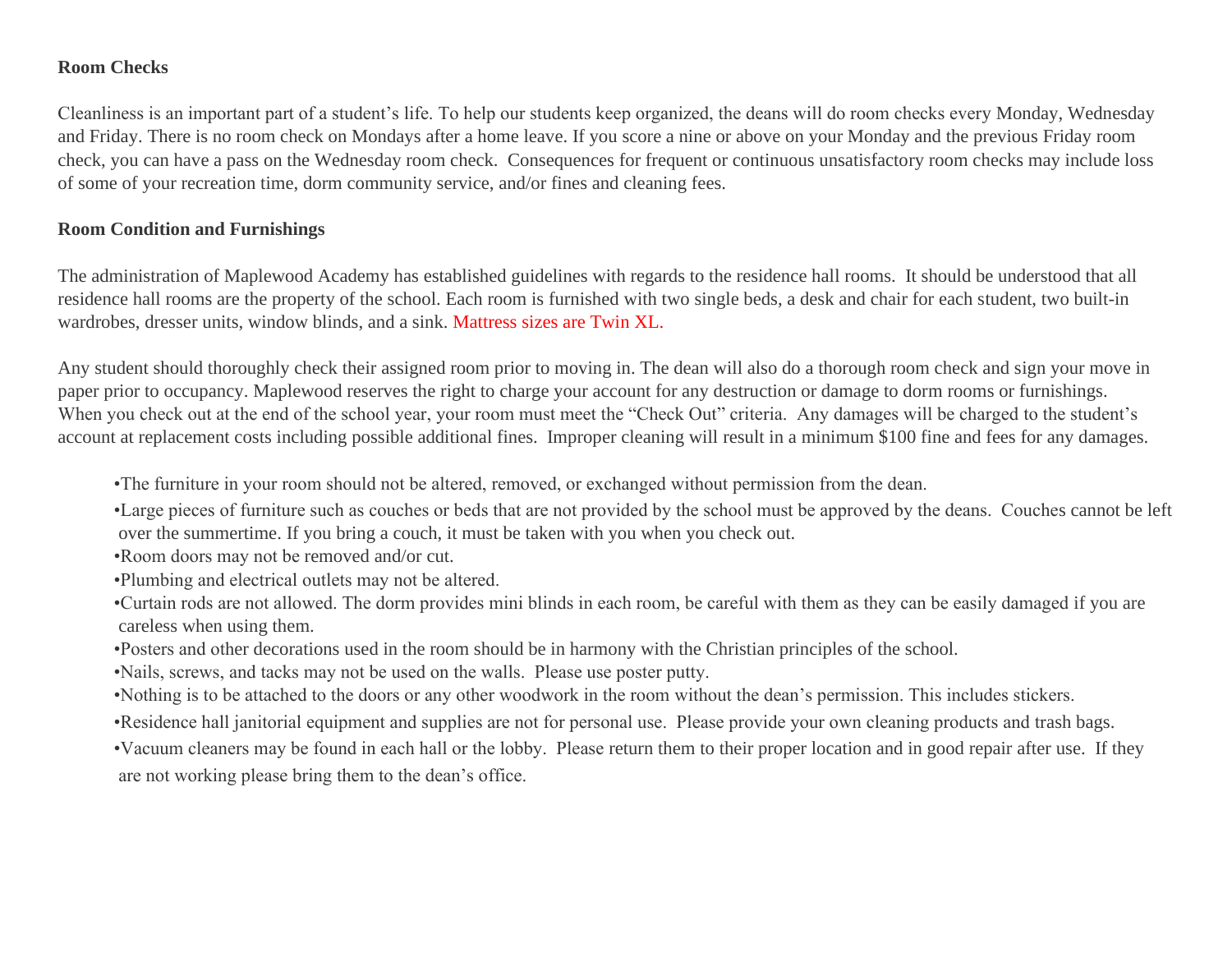#### **Refrigerators**

Refrigerators 3.5 cu. Ft. or smaller are allowed in the dormitory by prior approval of the dean. A fee of \$30 per semester to cover extra electrical cost will be added to your bill.

# **Room Size**

Room sizes are approximately 11' x 17'.

# **Pets**

Pets, other than fish, are not allowed in the dormitory, Visitors and or parents need to check in with the dean if they are bringing in a pet of any kind.

#### **Room Searches**

The dean has the right to enter any room at any time and may search a room when necessary.

# **ACTIVITIES**

#### **Worship**

Worship is an important part of life in our dorm. Worship attendance is required. An R.A. will take record at the beginning of each worship period. It is required to be on time for credit. Worship begins at 7:45 typically. The time can vary as well as the location so make sure to communicate with your deans and RA's.

# **Study Hall**

Study hall begins at 8:30 p.m. and continues until 10:15 p.m. Students must be in their own rooms during this time. If you would like to study in a group or get help from a tutor, ask your RA or dean.

Food deliveries are not accepted during the study hall time. No showers or laundry is permitted during strict study hall.

# **Lights Out**

It is expected that you will prepare for bed from 10:15 – 10:30 p.m. Lights need to be turned off by 10:30 p.m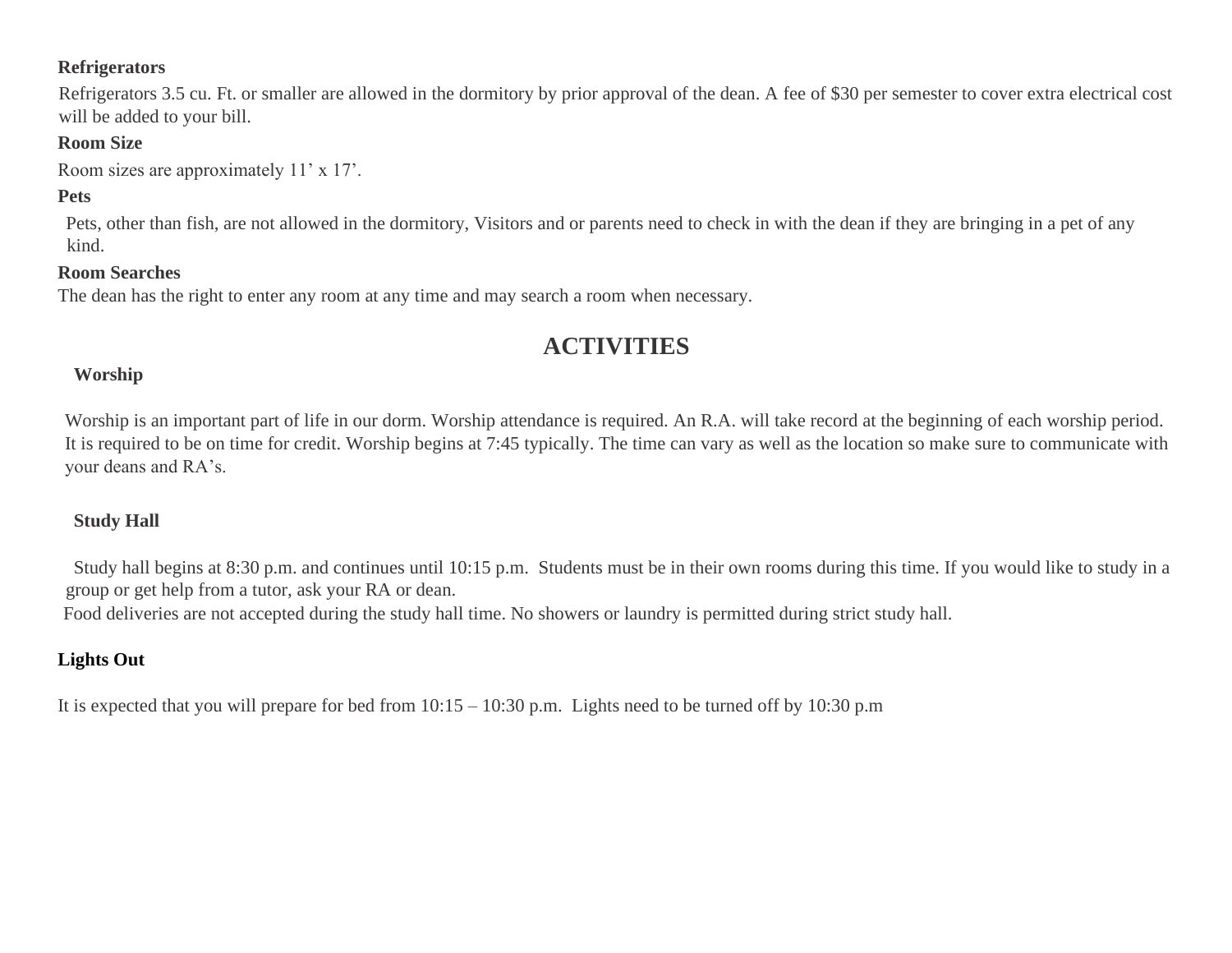#### **Evening Schedule**

Typical Schedule Sunday through Thursday night:

| $5:50 \text{ pm} - 7:30 \text{ pm}$   | Intramural Program/Rec                           |
|---------------------------------------|--------------------------------------------------|
| 7:45 pm - 8:00 pm                     | Dorm Worship                                     |
| $8:00 \text{ pm} - 9:00 \text{ pm}$   | <b>Strict Study Hall</b>                         |
| $9:00 \text{ pm} - 10:00 \text{ pm}$  | <b>Relaxed Study Hall</b>                        |
| $10:00 \text{ pm } -10:30 \text{ pm}$ | Prepare for bed, turn in phone                   |
| $10:30 \text{ pm}$                    | Lights Out for Freshman, Sophomores, and Juniors |
| $11:00 \text{ pm}$                    | Seniors Lights out                               |
| $10:00 \, \text{pm}$                  | Friday night lights out                          |
| $11:00 \, pm$                         | Saturday night lights out                        |
|                                       |                                                  |

# **RULES**

#### **Theft**

Honesty and integrity are values that are strongly emphasized at Maplewood Academy. However, it is also prudent for students to demonstrate responsibility with regards to their own personal possessions. We strongly urge students to take the following precautions:

- Never leave your room unlocked, even when you are sleeping inside or going down the hall to visit a neighbor or use the restroom and shower.
- Don't leave laptops unattended in public areas.
- Secure your money and valuables. Do not leave them visible in your room.
- Keep a written record of the serial numbers of computers, valuables and personal electronics.
- There are security cameras in public areas of the dormitory, such as the lobby and halls. These cameras will never be placed in any private areas (bathrooms, and dorm rooms.) The primary purpose of video recordings is to provide for your security in the dorm.

Residents are encouraged to carry personal property insurance for their belongings. MWA and the Boy's Dorm assumes no responsibility or liability and provides no insurance or financial protection for a resident's personal property. If you believe your personal belongings have been stolen, please contact the Dean immediately.

# **Bullying, Harassment and Hazing**

These behaviors are not tolerated in the dorm, or anywhere on campus. Students have the right to feel safe and secure in the dorm and at school.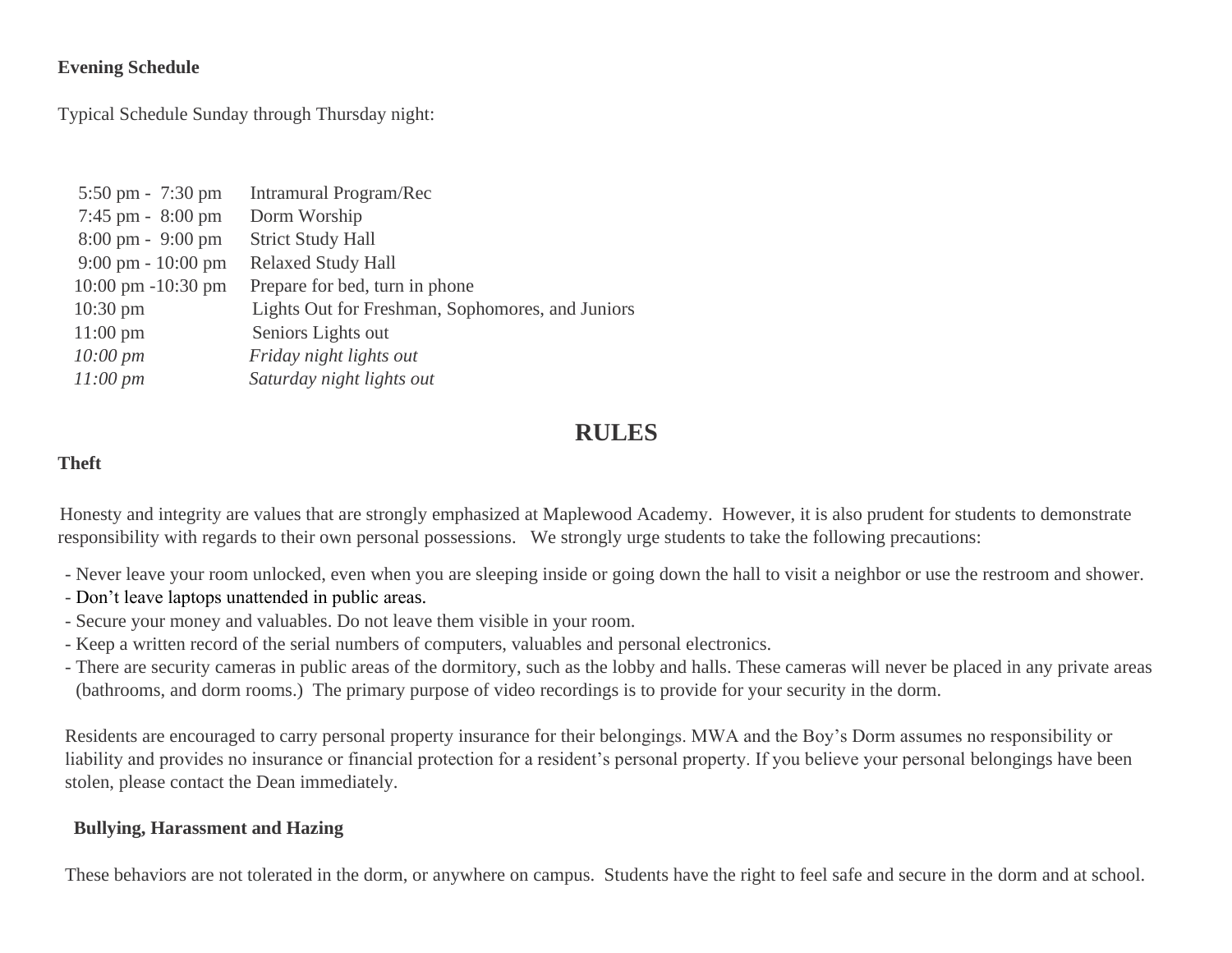#### **Profanity**

Profanity and offensive language is not accepted on the MWA campus or in the dorm. It is the desire of the Deans that the dormitory be a Godly place for students to live and offensive and profane language takes away from this goal.

#### **Sneaking out**

Sneaking out of this dorm is not tolerated. There is a \$50 fine for damaging or removing screens, and climbing into or out of any windows on campus at any time. Students sneaking out of the dorm or sneaking off campus face immediately disciplinary action up to and including suspension or expulsion.

#### **Relationships**

As a Christian school, Maplewood Academy encourages students to maintain healthy and proper relationships with fellow students. No sexual/physical intimacy beyond short hugs is tolerated at Maplewood Academy.

#### **Dress Code**

See the school's student handbook for a the complete dress code policy. However, please note:

•Hats/hoods are not allowed indoors except for the dorm and gym.

- •Jewelry is not to be worn on campus or any school trips. This includes necklaces, bracelets, rings, and piercings of any variety.
- •While walking through the halls to the showers you must be covered appropriately.

#### **Sick List**

Being away from home when you are sick is not a pleasant experience. Here are some helpful guidelines to follow if you are not feeling well.

•See the Dean on Duty before your classes begin. Excuses will only be given for later in the day.

•If you cannot find the Dean, call the Dean on Duty cell.

•If you are having an emergency, call the Dean on Duty cell or come to a Dean's apartment.

An example of a reason to go on sick list: Fever or vomiting. The Dean will take your temperature and contact your parents.

Reasons not to go on sick list: You are too tired, feeling a little under the weather, headaches, test anxiety, etc.

When you are on sick list you will stay in your own room except for shower and bathroom use. Visitors are not permitted in your room. If you leave your room (except to shower or use the bathroom) or if you allow others into your room, your classes will not be excused.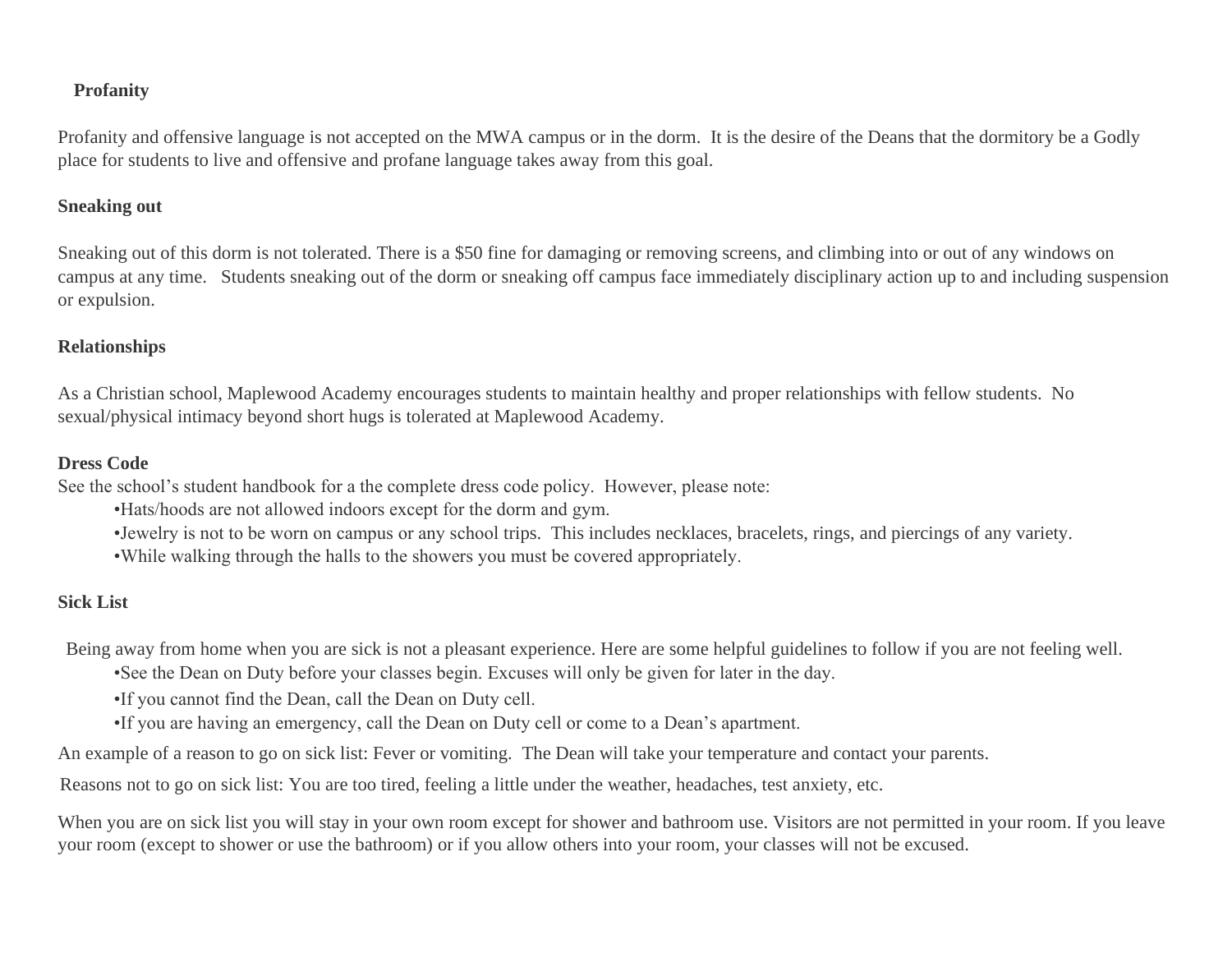When you are on sick list your food will be delivered to you from the cafeteria by a dean or dorm worker. Your friends may not bring food from the cafeteria for you.

Supplies such as crutches and heating pads are loaned, but may require a deposit and must be signed out. There will be a fee for non-returnable items such as ace bandages.

School insurance covers accidents only. This does not include the flu, colds, appendicitis, etc.

Any medical or dental visits should be arranged by your parents and scheduled for when you are home. Medical emergencies will be managed by the deans and parents will be contacted as soon as possible.

#### **Counseling Services**

Maplewood Academy employs a school counselor. The counselor's office is in the administration building inside the library. Feel free to approach the counselor or talk to a Dean to set up a time to talk with the counselor. The school counselor can help get a student organized, help sort through issues and is always a great listener. There are some cases where you may be required to make an appointment with the counselor (related to relationships, substance abuse, emotional health etc.) At certain times students may also be referred to an outside counselor for more helpful and resourceful personal therapy.

# **Keys**

Please keep your door locked and your key with you at all times.

Should the dean need to unlock your door because you forgot your key, you will be charged a \$.50 unlock fee which must be paid before the door is unlocked. Deans will do their part to make sure rooms stay locked at all times while you are not there to maintain the security of your belongings, but it is primarily your responsibility to keep your room locked and have your key. A lost key will result in a \$50.00 lock and key replacement charge. The deans have the right to enter any room at any time and to search if necessary.

#### **Home leaves and Holiday Breaks, Leaving Campus**

Home leaves and breaks are marked in the school calendar. You and your family should make travel arrangements for them well in advance as students are required to leave campus during these times.

Everyone must be out of the dorm by 2:00 pm on home leave day.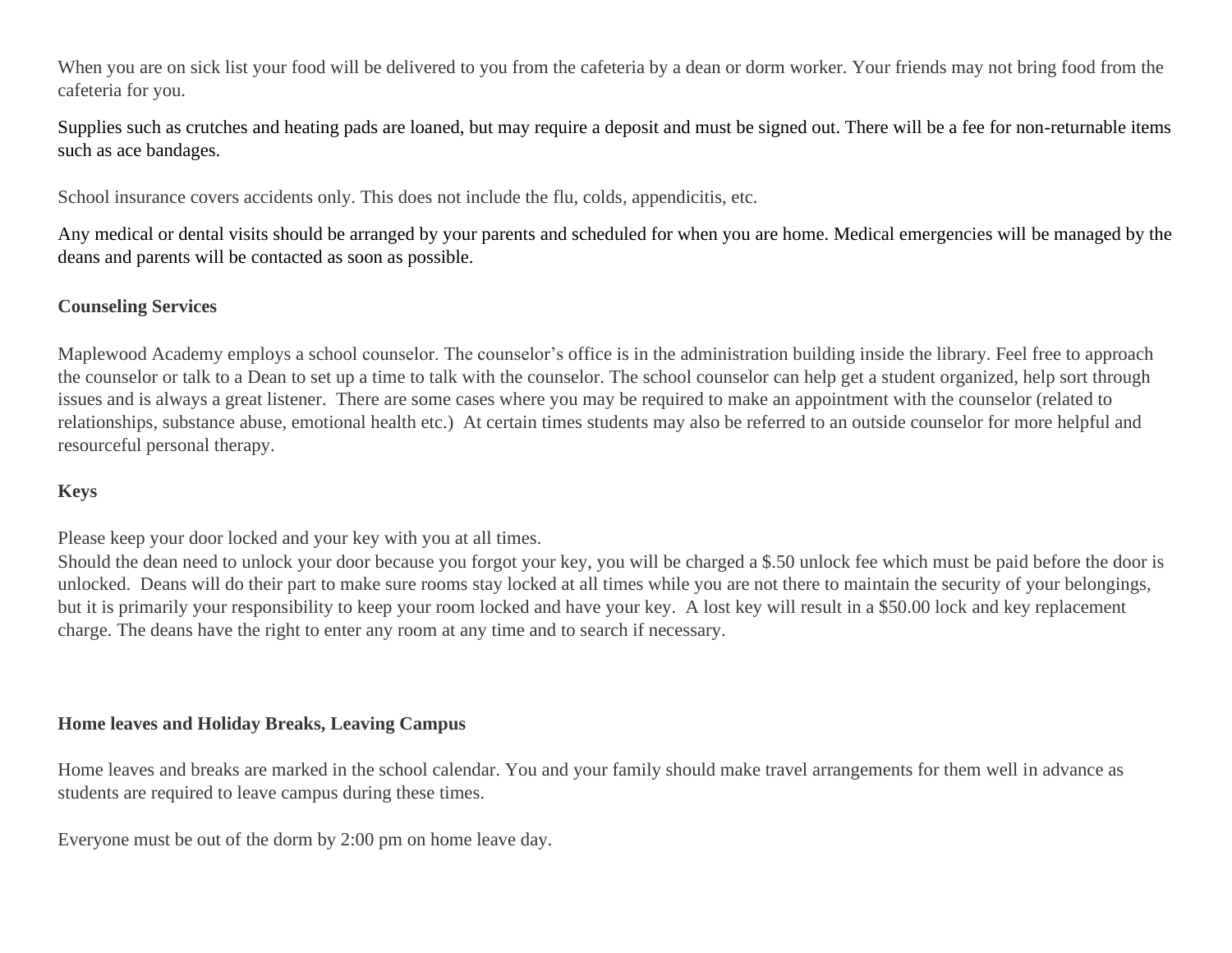You may return on the designated return day (according to the school calendar) after 5:00 pm. Do not return to the campus before 5pm, as there is no school supervision before 5:00 pm on return days and the dorms will not be open.

Any time you wish to leave campus a leave slip must be filled out and given to the Dean. This includes day and overnight trips. Weekend Leave slips should be submitted by Thursday at noon.

If you wish to go to any home or location other than your own, you must have written permission (email from your parent, or text to the dean of duty phone) from your parents and an invitation from the host family.

If you leave campus without permission, your parents will be notified and the school is no longer responsible for you. There may be a fine and/or other consequences (such as being dorm or campus bound for a period of time, suspension, or expulsion).

\*\*\*Faculty homes are considered off campus and require contacting the dean and signing out at the front desk.

#### **Transportation**

The school does not provide transportation to various areas. It is your family's responsibility to get you to and from home and school.

If you leave for the weekend, you must arrange your own transportation to and from the dorm in advance.

Only faculty, staff, parents, guardians, family, and friends over 21 can take you off campus with your parents or guardian's permission.

#### **Outdoor Enjoyment**

We encourage outdoor activities. Best practice is to ALWAYS communicate with the dean on duty where, what activity, and for how long you would like to be out.

You are allowed to go to the North woods with proper notification to the dean on duty. You are not allowed to go with the opposite sex unless supervised by a faculty member.

# **Fire Policies**

Any time the fire alarm sounds, all students must evacuate the dorm and be counted. You must report to your R.A. when you exit, and the R.A.will provide you with additional instructions.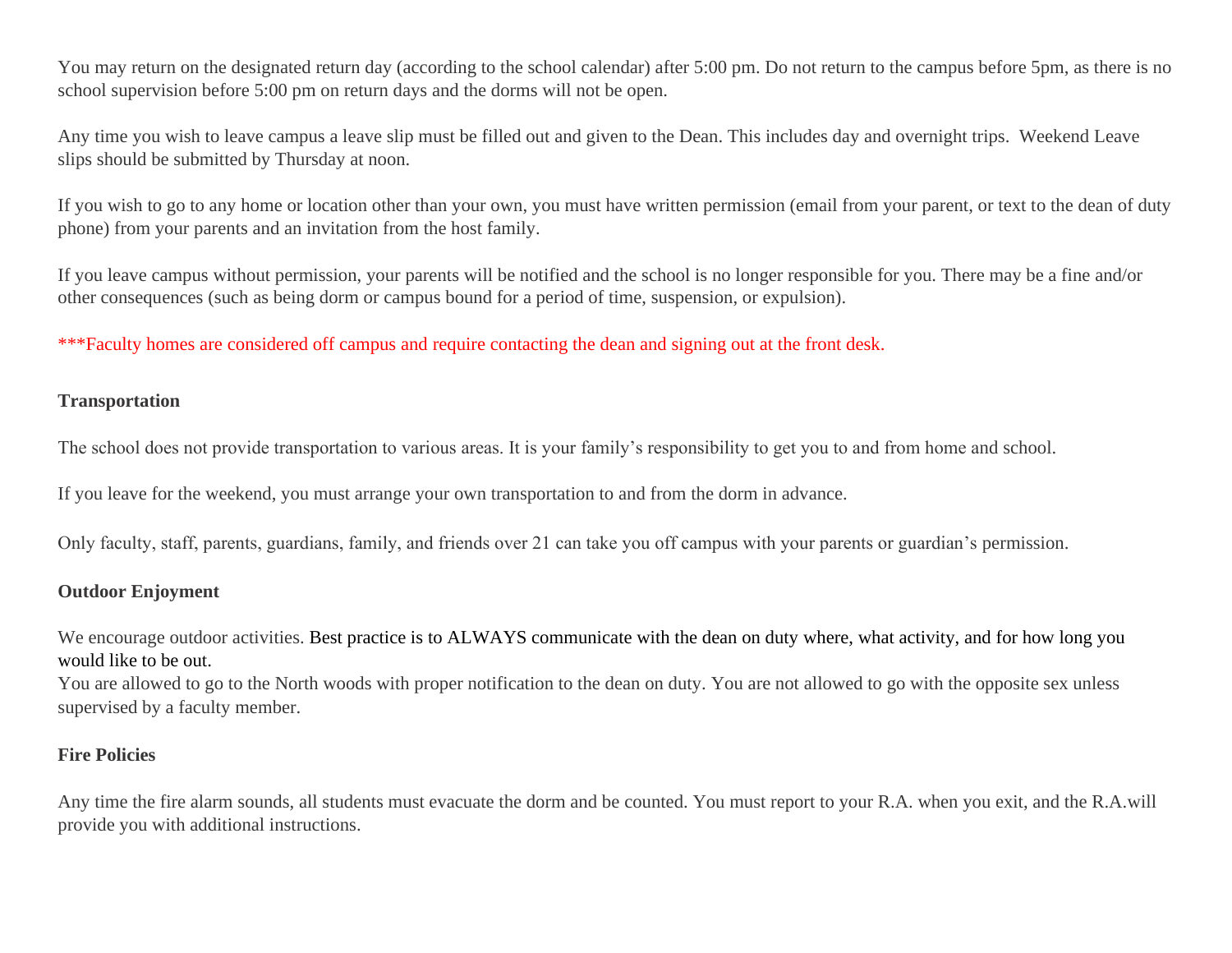Any fire starting device or open-flamed appliances not to be used in the dorm rooms.

Non-approved electrical appliances such as microwaves, electric heaters, hot plates, waffle makers, coffee machine, rice cooker, toaster ovens, and toasters are not allowed in the dormitories.

Extension cords are not allowed because of the increased fire risk. Only UL approved surge protectors may be used.

All electric heaters and/or appliances (those with heating elements) must be approved by the dean or they will be confiscated. Tampering with any heat detection equipment, smoke detection equipment, hoses, fire extinguishers or emergency exits may result in up to a \$500 fine, as well as replacement/repair costs for anything damaged.

# **Consequences**

Each student is an individual who deserves to be treated with respect, understanding, and love. Everyone makes mistakes, and there may be times when you may need to be reminded of dorm policies. Should you choose to disregard a dorm policy, you will be given consequences. Depending on the situation, your attitude, and the severity of the offense, the consequences may include fines, loss of privileges, suspension, expulsion, or being dorm-bound or room-bound. In addition, there are some cases in which law enforcement will have to be contacted, and there may be greater consequences than just from the school.

The deans hope that each of you will develop a sense of personal responsibility. Consequences resulting from failure to follow dorm policies always have this goal in mind.

#### **Electronic Media Policy**

See School Handbook

In addition to what is found in the Student Handbook, the Deans may be required to intervene on your use of electronics and media.

Some examples of problems that would require intervention involve pornography, video/computer game addictions, avoiding real life social interaction, poor grades and study habits, and other issues and concerns.

In these cases, we will be talking to you, confiscating the problem devices, and contacting your parents. This also may involve school administration or the school counselor.

The deans may also have reason to confiscate a phone, situations where this would happen include: consistently bad room grades in a row (phone taken until room clean), Downgrades list, social and campus leave restrictions (CLR).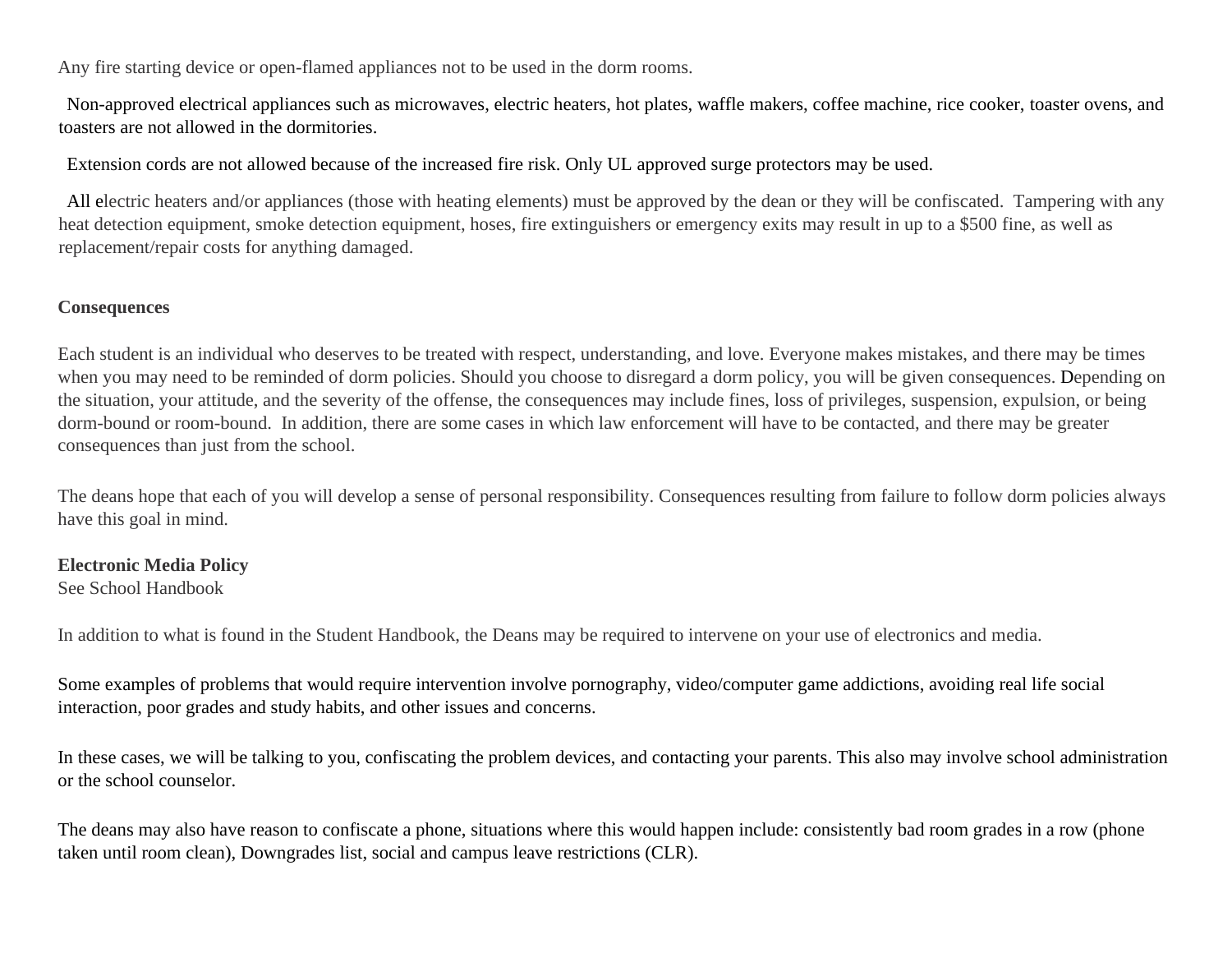**Drug Policy:** See School Handbook.

#### **Phoning /testing**

See School Handbook

All phones will be turned in on Friday evenings 10 minutes before vespers and phones will be available to be picked up Sabbath after lunch unless the Saturday afternoon activity is required, then it will be after the activity.

Students can pick up their phones and other electronic devices at 9:30 am Sunday.

Maplewood Academy is not responsible or liable for any confiscated item.

#### **SABBATH OBSERVANCE**

Maplewood is a Seventh-Day Adventist Academy that observes the seventh-day Sabbath. This means that we set apart the hours from Friday sundown to Saturday sundown as a special time to be involved in activities that will enhance our Christian experience. You are asked to respect these hours while you are here on our campus.

Food delivery services are not to be used during this time. Students are asked to refrain from school studies, secular music, video games, etc. Instead, spend the hours in activities that will encourage spiritual growth and renewal.

Out of respect for the Sabbath we have a special dress requirement that is observed for meetings. Please see the Sabbath dress code section in the school handbook. The deans are happy to answer any questions about Sabbath observance that the student may have.

There will be a required Friday evening vespers, Saturday morning Sabbath School, church service, and VR2 (sundown worship).

Times for the worships will be posted each week. Being late will have consequences such as a student's attendance grade. Habitual lateness will have more serious consequences.

Our goal here is to help you grow in Christ. By following these guidelines, we will have a great year at Maplewood Academy.